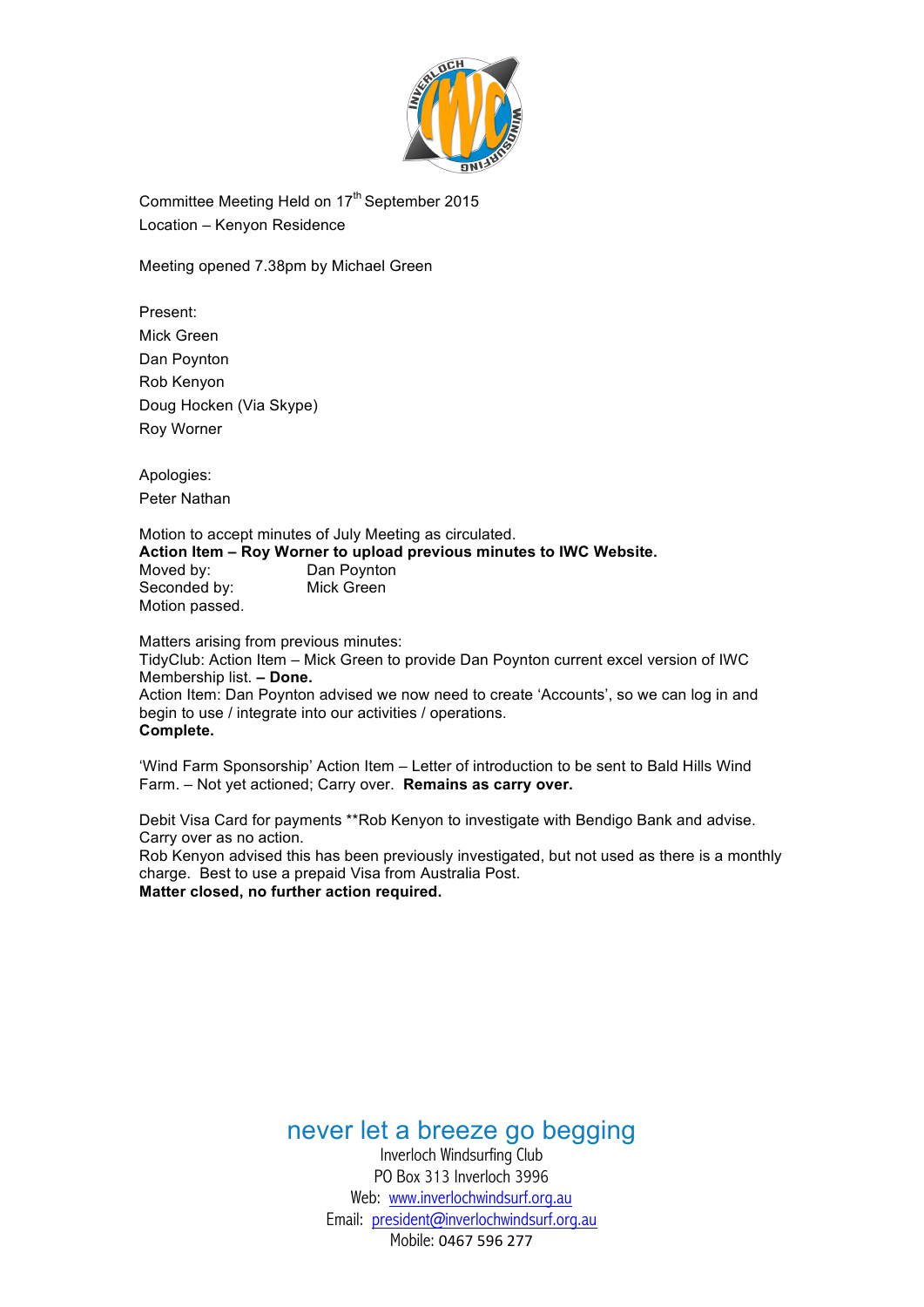

Correspondence:

|              | Correspondence in:                            |                            |                                                                                      |
|--------------|-----------------------------------------------|----------------------------|--------------------------------------------------------------------------------------|
|              | 16/7/15 Ian Fenney                            | Mick Green                 | <b>YV Membership Exit Survey</b>                                                     |
| 16/7/15 YV   |                                               | Mick Green                 | One Sailing Case for Change                                                          |
|              | 17/7/15 Sam Watson<br>(YY)                    | Mick Green                 | <b>YV Membership Exit Survey</b>                                                     |
|              | 17/7/15 Sam Watson<br>(YY)                    | <b>IWC</b>                 | <b>YV Exit Survey Update</b>                                                         |
|              | 18/7/15 Doug Hocken                           | Mick Green / Rob<br>Kenyon | <b>YV Payment Invoice</b>                                                            |
|              | 20/7/15 Mark Lindsay<br>(Bass Coast<br>Shire) | Mick Green                 | <b>BSC Recreation Service Review Community</b><br>Consultation                       |
|              | 23/7/15 Allan Driver<br>(SGYC)                | Mick Green                 | Windsurfing & SGYC Events                                                            |
|              | 26/7/15 Sam Watson<br>(YY)                    | Mick Green                 | Club Conference 8th August                                                           |
|              | 27/7/15 GippSport                             | <b>IWC</b>                 | Newsletter July 2015                                                                 |
|              | 24/7/15 Mark Lindsay<br>(Bass Coast<br>Shire) | Dan Poynton                | <b>Storage Facilities</b>                                                            |
| 30/7/15 Kate | Lathouras<br>(YY)                             | <b>IWC</b>                 | Community Sports Infrastructure Fund                                                 |
| 30/7/15 Kate | Lathouras<br>(YY)                             | <b>IWC</b>                 | Defibrillators for Clubs                                                             |
| 5/8/15 Kate  | Lathouras<br>(YY)                             | <b>IWC</b>                 | Springsail 2015                                                                      |
| $6/8/15$ YV  |                                               | <b>IWC</b>                 | <b>Club Newsletter</b>                                                               |
|              | 11/8/15 Cr Jordan<br>Crugnale                 | Mick Green                 | Request for IWC Presentation at Community<br>Meeting                                 |
| 12/8/15 YV   |                                               | <b>IWC</b>                 | Invitation - Female Off The Beach Monohull<br>Sailors - Women & Girls Lake Challenge |
|              | 13/8/15 Minister for<br>Ports                 | Doug Hocken                | Boating Safety & Facilities Program                                                  |
| 19/8/15 Kate | Lathouras<br>(YV)                             | <b>IWC</b>                 | AMSA Media Release - Beacon Registration<br><b>Goes Mobile</b>                       |
| 19/8/15 Kate | Lathouras<br>(YV)                             | <b>IWC</b>                 | Record Circulation for Club Marine Magazine                                          |

## never let a breeze go begging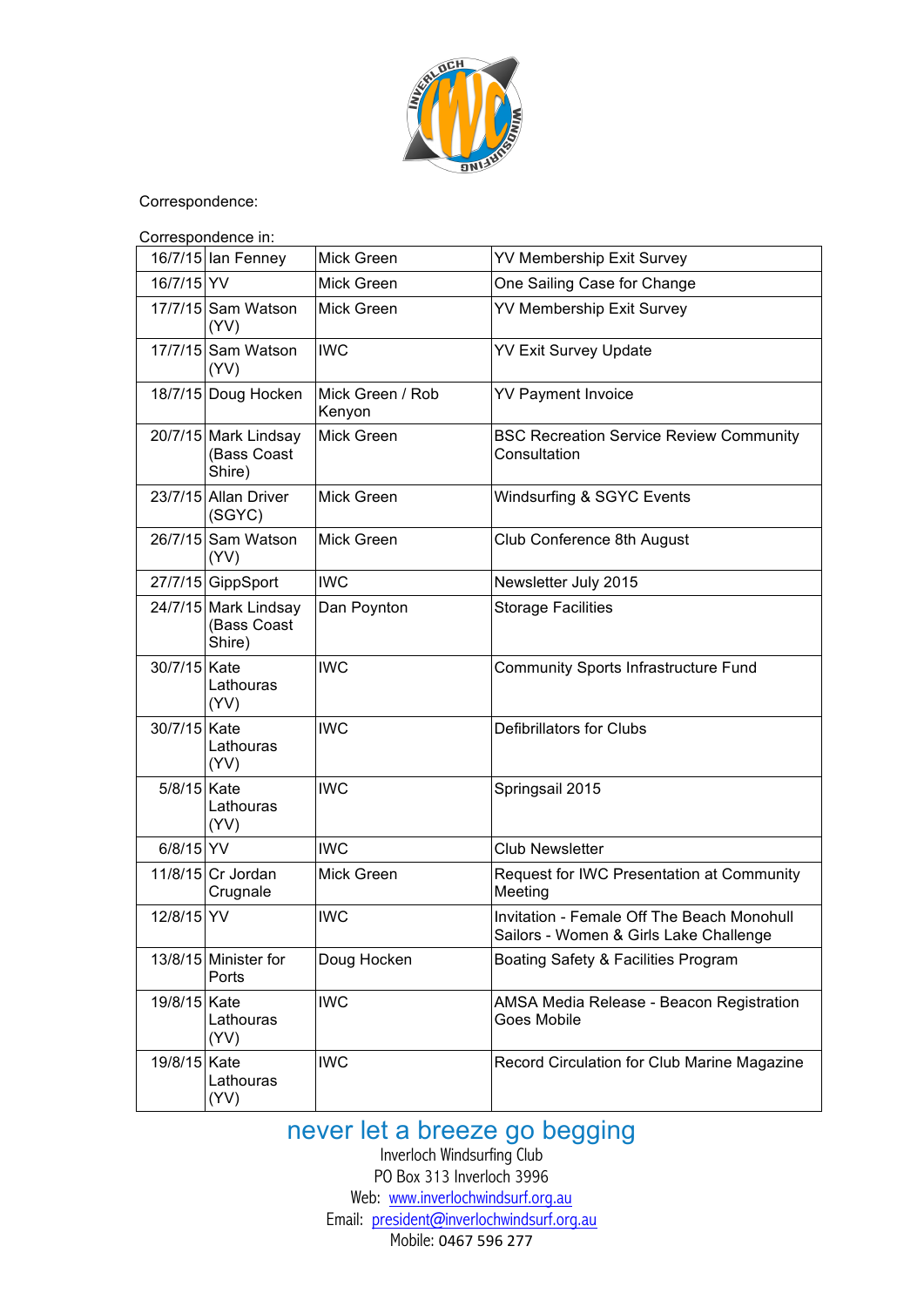

|              |                                                       | --                           |                                                                                                                    |  |  |  |  |
|--------------|-------------------------------------------------------|------------------------------|--------------------------------------------------------------------------------------------------------------------|--|--|--|--|
| 20/8/15 SHQ  |                                                       | Dan Poynton                  | Unifiber Order Dispatch Update                                                                                     |  |  |  |  |
|              | 20/8/15 Mick Green                                    | <b>BJS Insurance Brokers</b> | <b>Liability Declaration</b>                                                                                       |  |  |  |  |
|              | 24/8/15 Kim Norris<br>(GippSport)                     | <b>IWC</b>                   | VicHealth Club Grant - Closes 18/09/15                                                                             |  |  |  |  |
| 25/8/15 Kate | Lathouras<br>(YY)                                     | <b>IWC</b>                   | <b>YA Survey Results</b>                                                                                           |  |  |  |  |
|              | 25/8/15 Anna Esdaile                                  | Doug Hocken                  | Quote for Accommodation                                                                                            |  |  |  |  |
| 25/8/15 SHQ  |                                                       | Dan Poynton                  | Unifiber Shipping Delivery Date Update -<br>Delayed                                                                |  |  |  |  |
|              | 29/8/15 Mark Lindsay<br>(Bass Coast<br>Shire Council) | Dan Poynton                  | <b>Community Grants - Instructor Training</b>                                                                      |  |  |  |  |
| 27/8/15 Kate | Lathouras<br>(YY)                                     | <b>IWC</b>                   | Super Sail & SpringSail Promotional Release                                                                        |  |  |  |  |
| 27/8/15 YV   |                                                       | <b>IWC</b>                   | Save the Date Email - Festival of Sails 2016                                                                       |  |  |  |  |
|              | 28/8/15 June Laycock                                  | Mick Green                   | <b>Meeting Date Confirmation</b>                                                                                   |  |  |  |  |
|              | 31/8/15 BJS Insurance<br><b>Brokers</b>               | Mick Green                   | Query on Brass Monkeys Event                                                                                       |  |  |  |  |
| 31/8/15 AIAC |                                                       | <b>IWC</b>                   | List of Sporting & Other Groups Use of AIAC<br>Premises                                                            |  |  |  |  |
|              | 31/8/15 Trudy Banks                                   | Mick Green                   | Request for Come n Try Registration                                                                                |  |  |  |  |
| 1/9/15 Kate  | Lathouras<br>(YY)                                     | <b>IWC</b>                   | YV Requesting EOI for 2017 & 2018 Club<br>Marine Coaching Clinic & Club Marine Vic<br>Junior & Youth Championships |  |  |  |  |
| 2/9/15 Kate  | Lathouras<br>(YY)                                     | <b>IWC</b>                   | Sporting Clubs Grant Program                                                                                       |  |  |  |  |
| 2/9/15 Kate  | Lathouras<br>(YY)                                     | <b>IWC</b>                   | <b>Talent Identification Opportunity</b>                                                                           |  |  |  |  |
|              | 2/9/15 GippSport                                      | <b>IWC</b>                   | Newsletter September 2015                                                                                          |  |  |  |  |
|              | 3/9/15 TidyClub                                       | <b>IWC</b>                   | Check In Email (Auto Generated)                                                                                    |  |  |  |  |
|              | 3/9/15 Mark Lindsay<br>(Bass Coast<br>Shire)          | Mick Green                   | Plans for Angling Club (DSE Final Lease)                                                                           |  |  |  |  |
| 9/9/15 Kate  | Lathouras<br>(YV)                                     | <b>IWC</b>                   | Trial a 470 this October                                                                                           |  |  |  |  |
|              | 15/9/15 IWC Member                                    | Dan Poynton                  | Patrik Windsurfing                                                                                                 |  |  |  |  |
|              | 16/9/15 Lesley Fasala<br>(YY)                         | <b>IWC</b>                   | <b>School Team Sailing</b>                                                                                         |  |  |  |  |

## never let a breeze go begging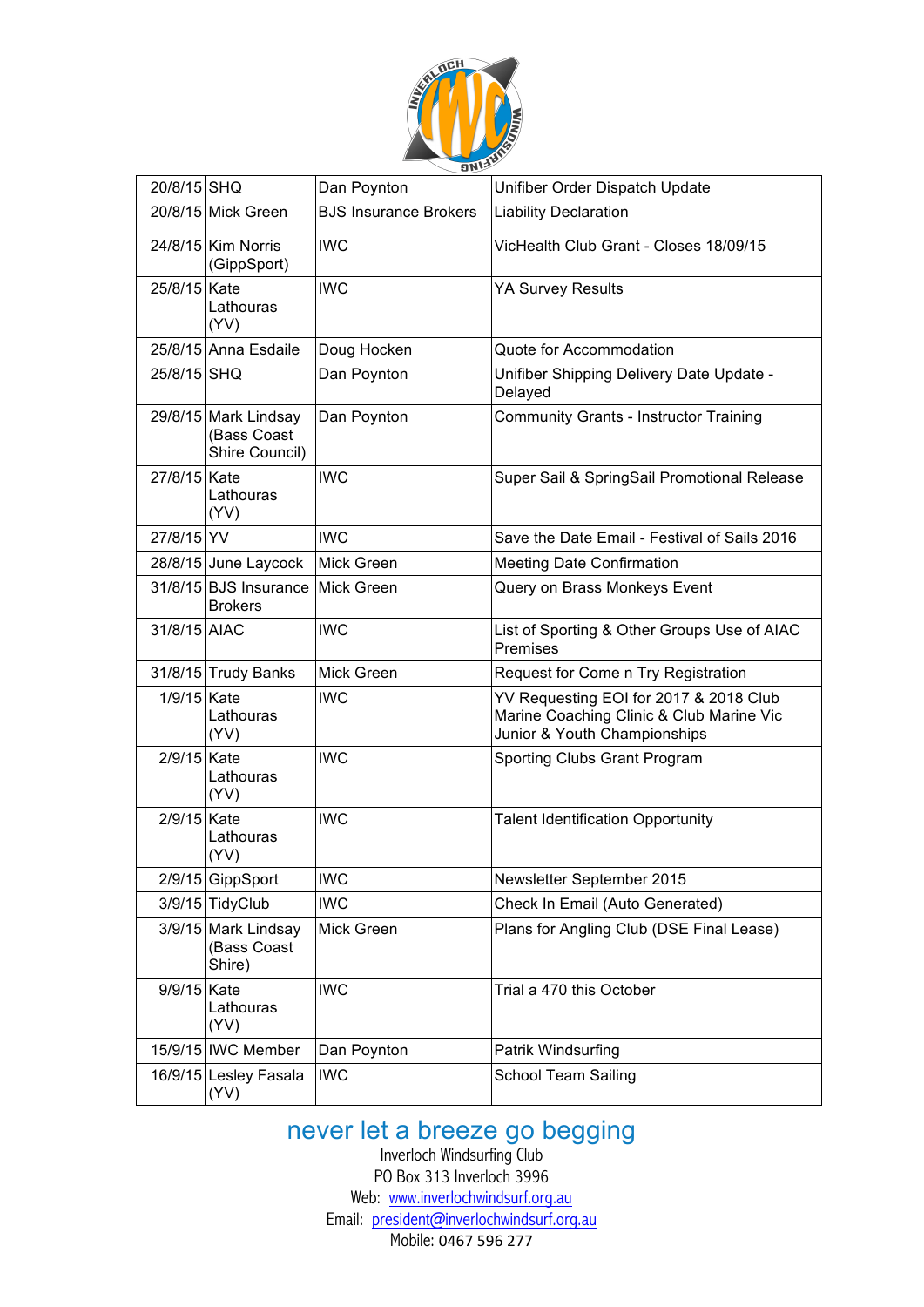

| 17/9/15 YV | <b>IWC</b> | Festival of Sails 2016 Update |
|------------|------------|-------------------------------|
|            |            |                               |

Correspondence out:

| 17/7/15 Mick Green  | Sam Watson (YV)                                       | YV Membership Exit Survey                                                 |
|---------------------|-------------------------------------------------------|---------------------------------------------------------------------------|
| 17/7/15 Mick Green  | Allan Driver (SGYC)                                   | Windsurfing & SGYC Events                                                 |
| 22/7/15 Doug Hocken | <b>IWC Roadtrip - Swan</b><br><b>Bay Participants</b> | First Green Light                                                         |
| 23/7/15 Doug Hocken | <b>IWC Roadtrip - Swan</b><br><b>Bay Participants</b> | Second Green Light                                                        |
| 24/7/15 Doug Hocken | <b>IWC Roadtrip - Swan</b><br><b>Bay Participants</b> | Third Green Light                                                         |
| 31/7/15 Mick Green  | Craig Hollins                                         | Request for copy of Parks Vic Letter -<br>Declining Usage of Storage Area |
| 31/7/15 Mick Green  | June Laycock                                          | <b>Community Sports Infrastructure Fund</b>                               |
| 5/8/15 Mick Green   | Mark Lindsay (Bass<br>Coast Shire)                    | <b>BSC Recreation Service Review Community</b><br>Consultation            |
| 20/8/15 Mick Green  | June Laycock                                          | Dates for IWC / AIAC Meeting                                              |
| 21/8/15 Mick Green  | <b>BJS Insurance Brokers</b>                          | <b>Completed Liability Declaration</b>                                    |
| 26/8/15 Dan Poynton | June Laycock                                          | Weekly Training Session @ AIAC Club room                                  |
| 27/8/15 Mick Green  | June Laycock                                          | <b>Meeting Date Confirmation</b>                                          |
| 31/8/15 Mick Green  | Trudy Banks                                           | Request for Come n Try Registration                                       |
| 3/9/15 Mick Green   | Anthony Garland (YV)                                  | <b>Discover Sailing Days</b>                                              |

Media:

Mick Green recently met with Gippslander Magazine, regarding an article about us in the Summer Edition. A reporter will be in touch with us soon, with a view to promoting how Inverloch has drawn our members to relocate / visit the area.

We also need to consider small articles to promote in local papers / outlets, to promote presummer.

Motion to accept Correspondence & Media as tabled.<br>Moved by: Rob Kenyon

Rob Kenyon<br>Dan Poynton Seconded by: Motion passed.

never let a breeze go begging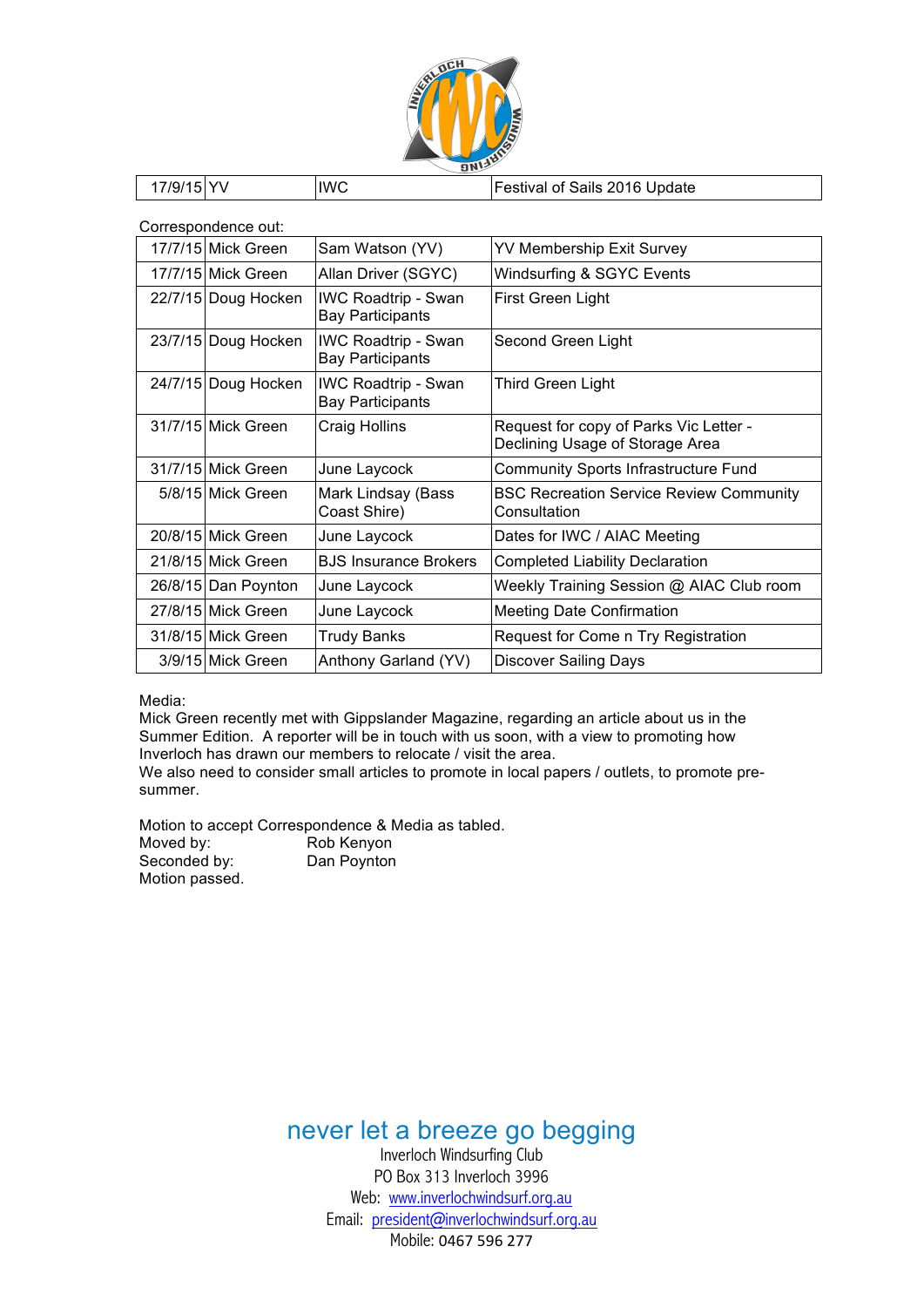

### Agenda Items:

Dan Poynton:

• Weekly Training Session @ AIAC Club room

This has been an idea that Dan has been considering for a while, to assist in cementing a relationship with the AIAC. Dan has met with the club members, with a mixed response from some members.

Dan promoted the idea of using the venue for some physical activities to promote fitness etc. The AIAC has advised that only Wednesdays are available for a cost of \$25 per hour.

Committee discussed the implications of cost and how our usage would be perceived. Mick Green suggested we request a quote for a discounted upfront payment to cover the entire proposed rental period.

Committee also discussed the use could include a Wednesday evening program, to promote Learn To Windsurf / After School / Junior programs. Committee confirmed accepted.

**ACTION ITEM – Dan to followup with AIAC and discuss further a quote for discounted terms.**

• Patrik Windsurfing

Dan has been in discussion with a club member who has presented a proposal, for consideration to promote Patrik Windsurfing via IWC. Patrik Windsurfing has provided some initial thoughts regarding capital outlay for demo boards.

**ACTION ITEM – Dan to consult with Patrik Windsurfing, with further discussions regarding how IWC may promote their products, along with thoughts on storage, damage etc.**

Strategic Plan review – continues as a work in progress.

#### Mick Green:

• AGM

We are soon required to hold our next AGM, with our season opening in around 1-2 months, with our Annual AGM to be scheduled around this time. Annual reports, minutes, accounts etc to be presented, along with elections.

Dan Poynton – commented on some proposed changes to our Constitutional Rules, going forward to streamline about voting and nomination process. Dan is to recommend some changes for next meeting.

• Council / Facilities Update Mick and Roy recently met with AIAC Committee to discuss a joint approach to facility usage. The meeting went well with some positive actions – noting that AIAC would like us to provide some suggestions for concepts for building additions. Mick has been provided with the DSE Lease which outlines where land is available. Mick suggested that we should consider undertaking a survey of the area, to allow for concept drawings to be drawn up. Furthermore, Mick also suggested we also contact DEPI to review the usage lease, to allow us to occupy / construct. Mick also to discuss with Council regarding the current lease footprint, and proposed areas of development. Mick will also provide the AIAC an update to ensure they are still in the loop. Discover Sailing

From YV they are now running two Discover Sailing days in November and January. YV have appointed an internal staff resource to run these projects. Mick has confirmed we will assist and run our Come n Try Days (Discover Windsurfing).

## never let a breeze go begging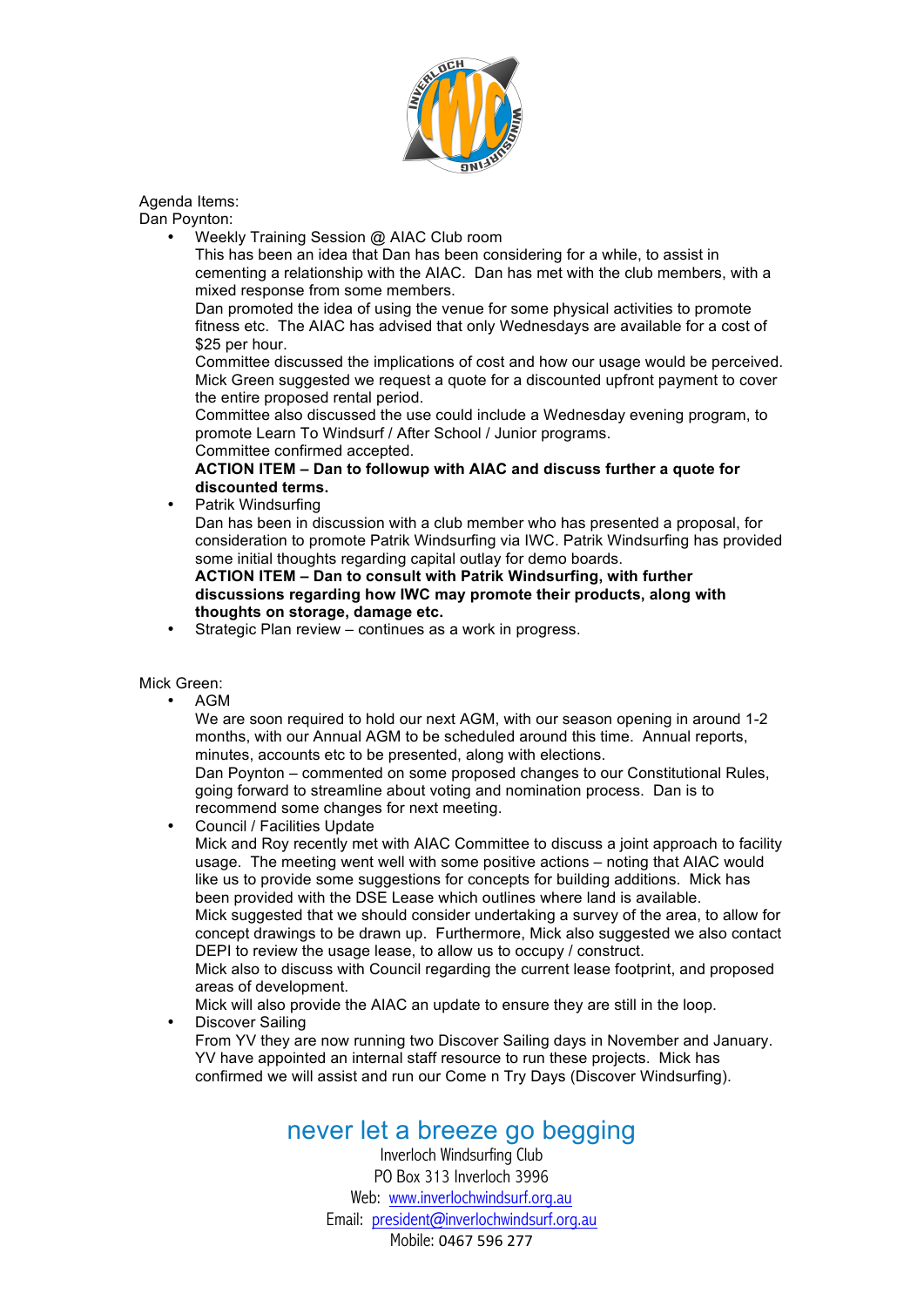

Mick will write back to YV to confirm our participation, and for further resources to assist.

- SGYC will be running a social sail on Tuesday evenings. Mick would like our members / committee to consider being around to participate in a social sail / bbq. 17<sup>th</sup> January 2016 will also see the SGYC Tarwin Return sailing event. We have been officially invited to participate.
- Mick would also like us to consider re-promoting the Long Weekend Australia Day Sail / BBQ.
- Mick suggested to committee that we should perhaps run a twilight screening of windsurfing videos, using a small high power projector.

#### Peter Nathan

Non Sailing activities – Carried over as Peter is an apology tonight. Via Email – Peter did advise that we had 2 recent signups. We believe these came as a result of Mick's presentation at a recent Community Meeting.

Reports:

Presidents Report – Michael Green Carried over to General Business.

Vice-Presidents Report – Dan Poynton

Sporting Club Grant – Dan has worked up 50% of the tender, with a view to using this for funding our Instructors for their boat handling requirements.

GippSport is working on a project for a group of 25 Woman from the Waterline area near Corinella Bay etc. They are initially seeking a SUP program, but perhaps we could become an extension / alternative to showcase SUP Windsurfing &/or Beginner Windsurfing.

#### Treasurers Report – Rob Kenyon **\*\*AWAITING EMAIL FROM ROB FOR BANKING FIGURES\*\***

Doug Hocken – has received two quotes from BJS Insurance Brokers for our Insurance renewal. Holding insurer has quoted up to 120 Members \$1465, a second quote for up to 250 members for \$1420. Doug confirmed with BJS that this we require event based cover, and if there is a different price for increasing membership throughout the year. **ACTION ITEM: Doug to forward to Mick & Roy for any further comment.**

Membership Report – Peter Nathan Apologies.

Training Report – Roy Worner Need to promote to our instructors to assist and participate in the two Discover Windsurfing days (November & January). **ACTION ITEM – Roy to email all instructors to advise of upcoming dates.**

Motion to accept Reports as presented. Moved by: Dan Poynton Seconded by: Rob Kenyon Motion passed.

### never let a breeze go begging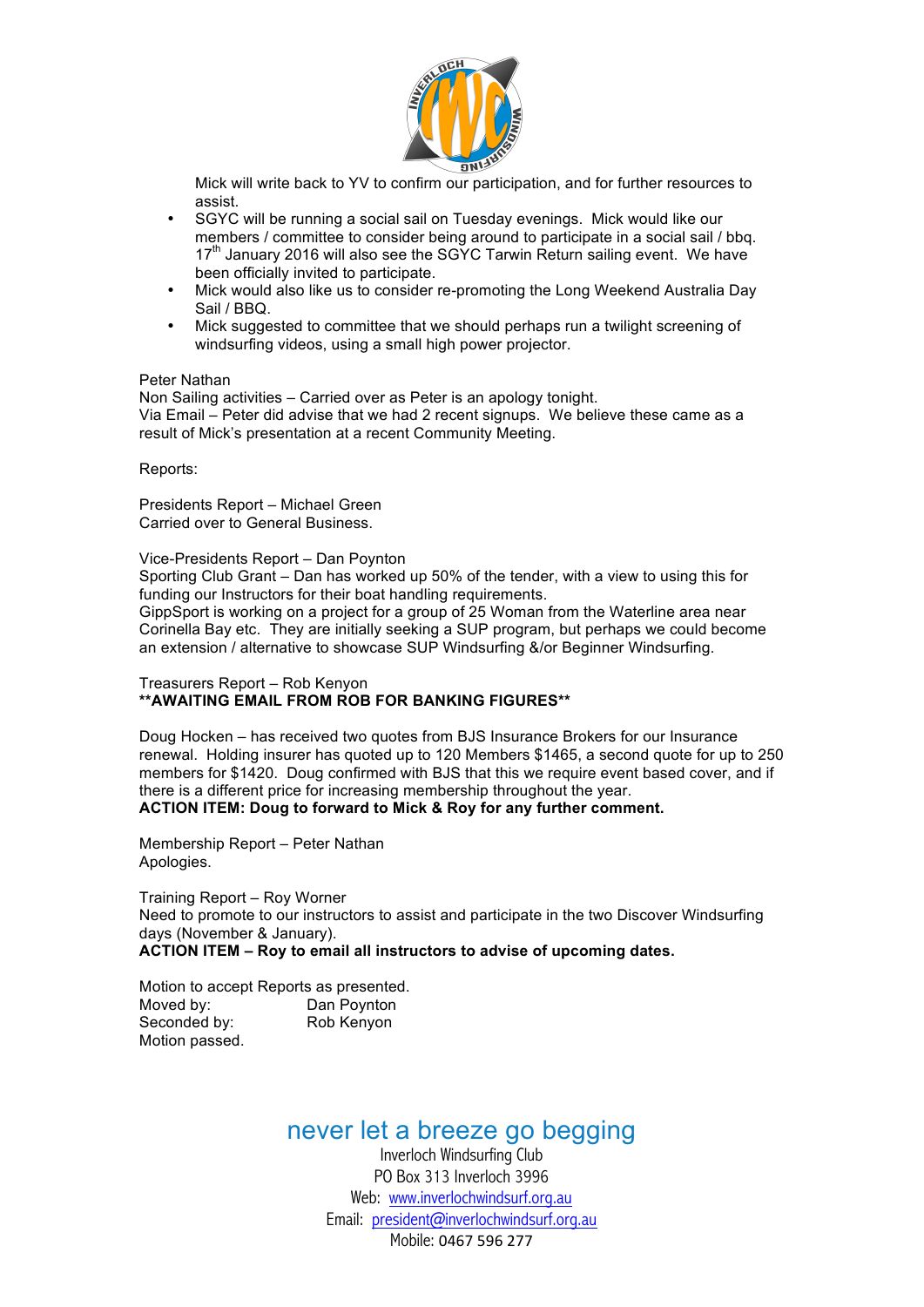

General Business: Roy Worner – Interstate Roadtrip Roy commented on recent Roadtrip for Roy, Frank & Peter Sainsbury to Gerroa NSW. Committee endorses promoting an event for IWC next year. **ACTION ITEM – RW to write copy for Lucky Gust article.**

Mick Green - We have been receiving an increased amount of cyber attacks / malware on our website. Whilst Mick has been manually blocking these attempts, we need to consider updating our protection via our Wordpress Account. Rob & Mick to action and pay as required.

Roy commented on the previous idea of updating the image of our website. Dan has some template / themes that can be implemented.

Website usage statistics 2014

## **Usage Statistics for inverlochwindsurf.org.au**

**Summary by Month** Generated 18-Sep-2014 23:12 AEST



| <b>Summary by Month</b> |                  |              |              |               |              |                       |               |              |              |             |  |
|-------------------------|------------------|--------------|--------------|---------------|--------------|-----------------------|---------------|--------------|--------------|-------------|--|
|                         | <b>Daily Avg</b> |              |              |               |              | <b>Monthly Totals</b> |               |              |              |             |  |
| Month                   | <b>Hits</b>      | <b>Files</b> | <b>Pages</b> | <b>Visits</b> | <b>Sites</b> | <b>KBytes</b>         | <b>Visits</b> | <b>Pages</b> | <b>Files</b> | <b>Hits</b> |  |
| $ $ Sep 2014            | 5143             | 1858         | <b>736</b>   | 375           | 9149         | 1863801               | 6758          | 13258        | 33451        | 92591       |  |
| Aug 2014                | 2012             | 1550         | 816          | 403           | 3238         | 2219487               | 12496         | 25296        | 48073        | 62388       |  |
| Jul 2014                | 1820             | 1501         | 638          | 273           | 2547         | 1999559               | 8493          | 19806        | 46549        | 56435       |  |
| <b>Jun 2014</b>         | 1607             | 1318         | 464          | 246           | 3822         | 1963042               | 7405          | 13922        | 39562        | 48213       |  |
| May 2014                | 1547             | 1286         | 381          | 199           | 2844         | 3010582               | 6176          | 11814        | 39877        | 47969       |  |
| <b>Apr</b> 2014         | 2987             | 2517         | 514          | 206           | 2891         | 5622188               | 6195          | 15423        | 75517        | 89622       |  |
| Mar 2014                | 2093             | 1787         | 314          | 167           | 585          | 361342                | 835           | 1570         | 8939         | 10469       |  |
| Totals                  |                  |              |              |               |              |                       | 48358         | 101089       | 291968       | 407687      |  |

never let a breeze go begging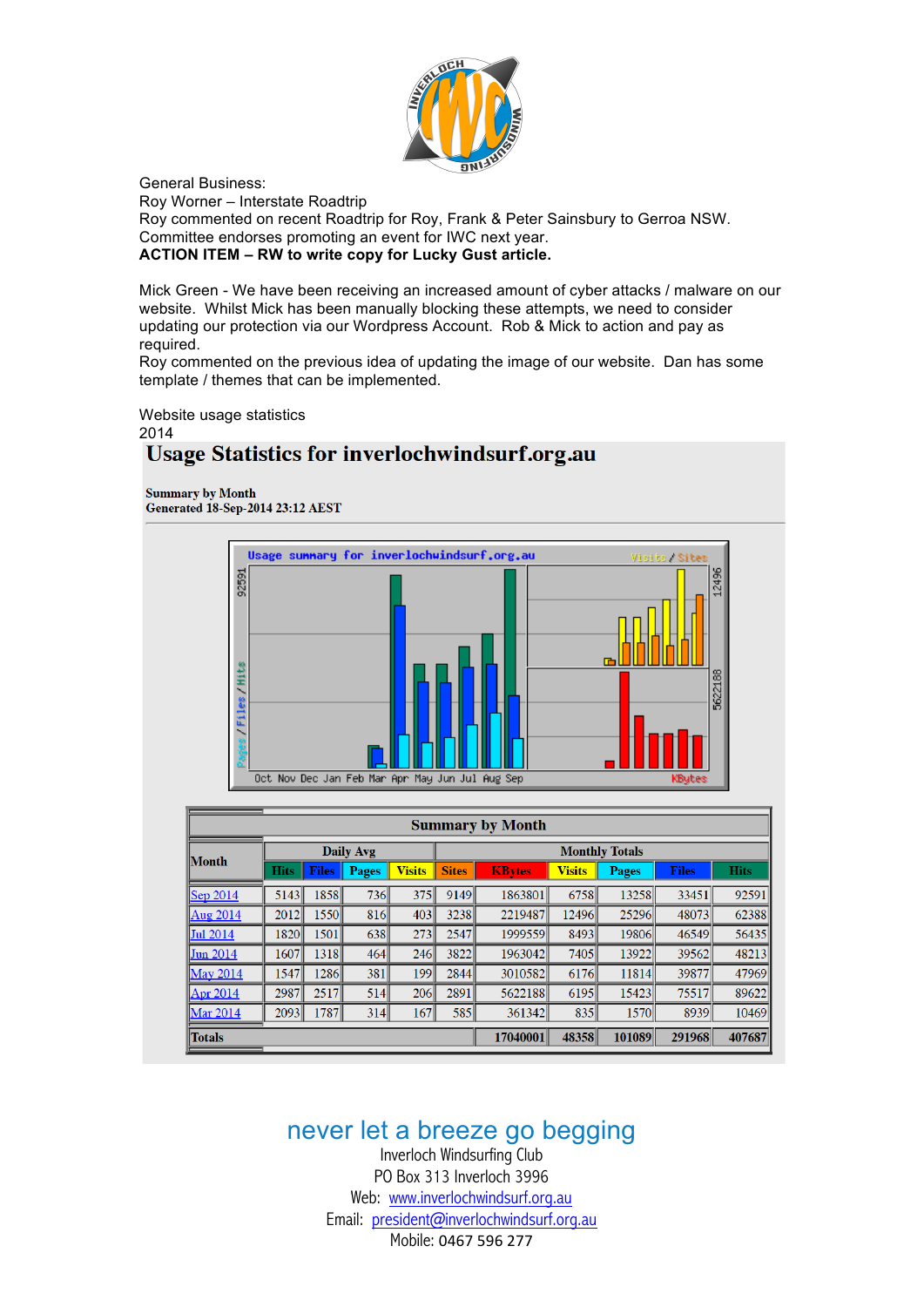

### 2015 **Usage Statistics for inverlochwindsurf.org.au**

#### **Summary by Month**

Generated 16-Sep-2015 22:34 AEST



| <b>Summary by Month</b> |             |                  |              |               |                       |               |               |              |              |             |
|-------------------------|-------------|------------------|--------------|---------------|-----------------------|---------------|---------------|--------------|--------------|-------------|
| Month                   |             | <b>Daily Avg</b> |              |               | <b>Monthly Totals</b> |               |               |              |              |             |
|                         | <b>Hits</b> | <b>Files</b>     | <b>Pages</b> | <b>Visits</b> | <b>Sites</b>          | <b>KBytes</b> | <b>Visits</b> | <b>Pages</b> | <b>Files</b> | <b>Hits</b> |
| Sep 2015                | 2905        | 1751             | 594          | 292           | 2667                  | 1072940       | 4686          | 9517         | 28022        | 46495       |
| Aug 2015                | 5121        | 2703             | 493          | 259           | 3771                  | 2223359       | 8035          | 15296        | 83802        | 158757      |
| Jul 2015                | 5254        | 2967             | 553          | 262           | 4130                  | 6729778       | 8131          | 17150        | 91988        | 162890      |
| Jun 2015                | 3329        | 2654             | 578          | 281           | 4146                  | 4972681       | 8439          | 17352        | 79629        | 99872       |
| <b>May 2015</b>         | 2869        | 2380             | 581l         | 279           | 3823                  | 7311216       | 8677          | 18012        | 73795        | 88949       |
| Apr 2015                | 3272        | 2734             | <b>780</b>   | 318           | 4403                  | 7086228       | 9551          | 23409        | 82026        | 98178       |
| <b>Mar 2015</b>         | 3300        | 2781             | 816          | 407           | 4887                  | 8780032       | 12622         | 25317        | 86221        | 102318      |
| <b>Feb 2015</b>         | 3038        | 2695             | 620          | 325           | 3469                  | 12295053      | 9113          | 17362        | 75464        | 85086       |
| Jan 2015                | 4112        | 3453             | 1046         | 482           | 4898                  | 15748728      | 14964         | 32426        | 107048       | 127485      |
| Dec 2014                | 3589        | 2882             | 1169         | 655           | 5825                  | 4302271       | 20310         | 36258        | 89345        | 111267      |
| <b>Nov 2014</b>         | 3353        | 2489             | 1283         | 769           | 3938                  | 3154417       | 23098         | 38516        | 74675        | 100612      |
| Oct 2014                | 3005        | 2375             | 1068         | 511           | 3536                  | 3032195       | 15868         | 33116        | 73625        | 93170       |
| <b>Totals</b>           |             |                  |              |               |                       | 76708898      | 143494        | 283731       | 945640       | 1275079     |

Doug Hocken – IWC Roadtrip to Paynesville, has been discussing with The Abbey regarding quotes for accommodation & usage.

Committee discussed the prospects of sailing and supporting accommodation etc, for a roadtrip to this area. This is suggested for March / April time of year, although Mick suggested that we perhaps consider steering away from the long weekends, as the area gets very busy, plus the Marley Point race will be on which will attract a lot of people. Doug Hocken to continue to promote and investigate, with a view to polling members for interest in the new year.

# never let a breeze go begging